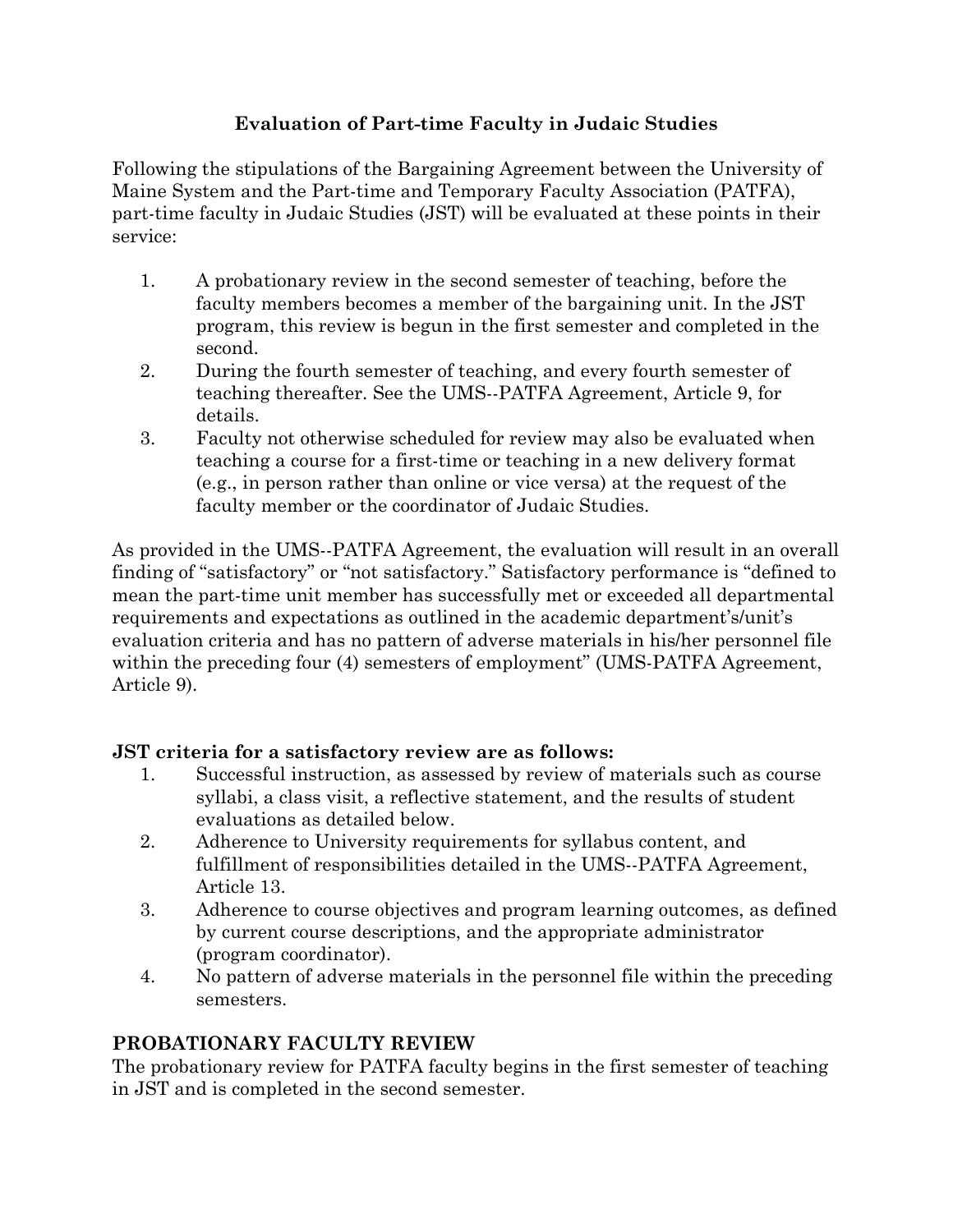The Judaic Studies coordinator will provide each new faculty member with a copy of the review policy at the time of hire. The coordinator will notify the instructor of the pending evaluation, normally during the first month of the semester. As soon as possible, the coordinator will meet informally with the faculty member to answer any questions about the process and to learn more about the faculty member's background and approach to teaching.

The faculty member will be asked to provide the following to the coordinator or their AFUM faculty member designee from the Judaic Studies Advisory Committee:

- 1. a current CV (including professional development activities completed or new skills acquired),
- 2. student evaluations from the review period,
- 3. the most recent syllabus for each course taught,
- 4. a reflective statement after the course has ended, as described below, and
- 5. any additional materials the faculty member would like to submit to demonstrate satisfactory performance (examples of student work, instructor feedback, evidence of pedagogical training, etc.).

The coordinator or their designee will evaluate the materials submitted, as well as the personnel file. A class visit will be arranged in the second month of the semester. After the visit, the coordinator or their designee will schedule a brief meeting with the faculty member to discuss the visit and other materials submitted.

After the semester has ended, when student evaluations have become available, the instructor will be asked to provide a brief reflective statement (no more than two pages) on their teaching during the review period: what worked, what didn't work, what the instructor plans to do differently in the future, and what additional support from the program might help the instructor succeed.

Completed reviews will take the form of a letter, normally no longer than two pages. The letter will be copied to the PATFA faculty member and to the personnel file. The review letter will be completed as soon as possible after student evaluations and the reflective statement have become available. Suggestions for improvement will be offered regarding any issues identified.

Should concerns arise, the faculty member may be asked to meet with the appropriate administrator to discuss these concerns and develop a plan to address them.

The PATFA faculty member will have the right to respond in writing within two weeks of receiving the review. This response will be added to the personnel file. The coordinator will forward the letter, along with any response from the PATFA